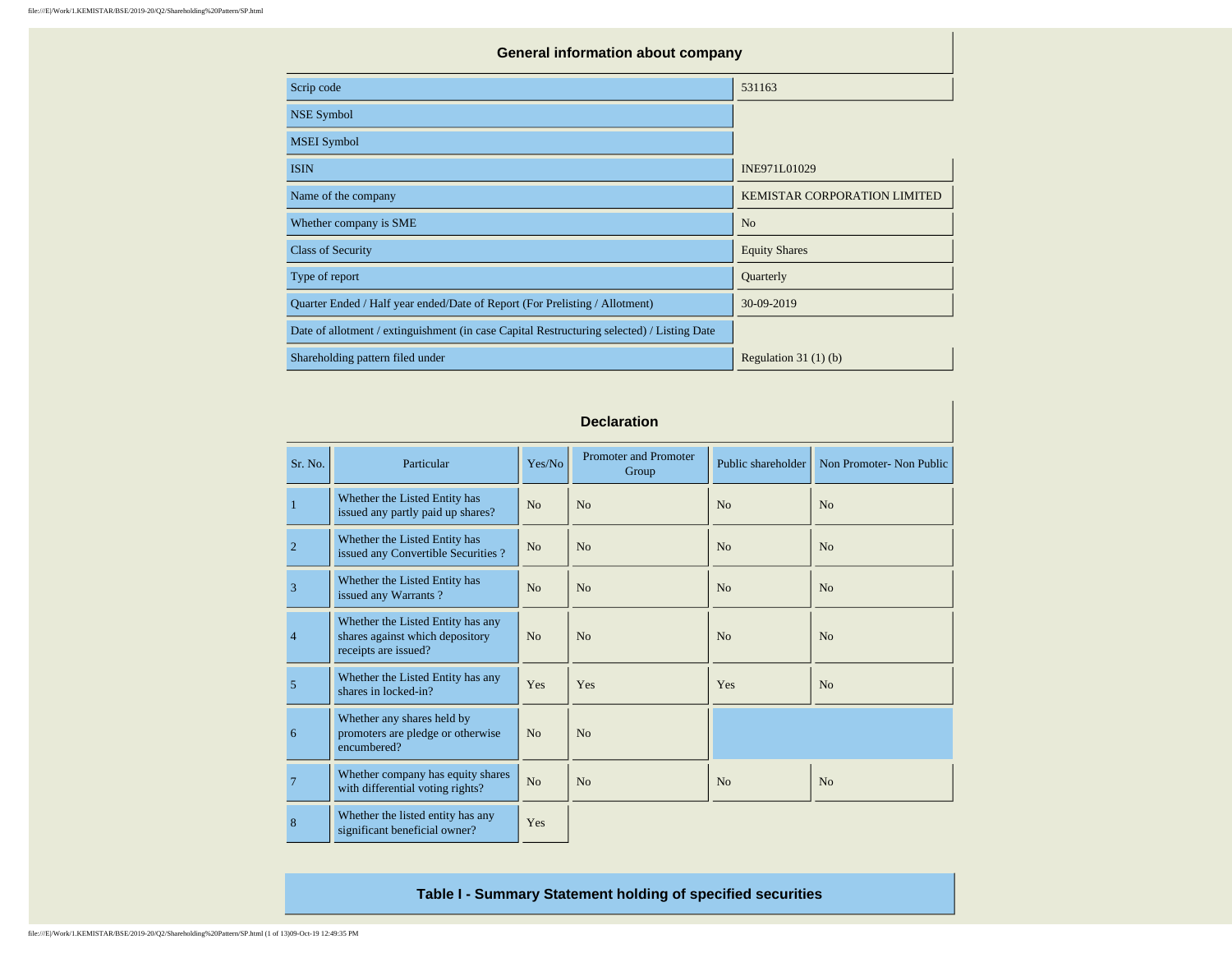|  |                 | Category                                              | No. of<br>fully<br>Nos. Of | No.<br>Of<br>Partly         | No. Of<br>shares      | Total<br>nos.                        | Shareholding<br>as a % of<br>total no. of<br>shares | Number of Voting Rights held in each<br>class of securities (IX) |               |                           |                           |               |
|--|-----------------|-------------------------------------------------------|----------------------------|-----------------------------|-----------------------|--------------------------------------|-----------------------------------------------------|------------------------------------------------------------------|---------------|---------------------------|---------------------------|---------------|
|  | Category<br>(1) | $\sigma$ f<br>shareholder<br>(II)                     | shareholders<br>(III)      | paid up<br>equity<br>shares | paid-<br>up<br>equity | underlying<br>Depository<br>Receipts | shares<br>held<br>$(VII) =$                         | (calculated<br>as per<br>SCRR,                                   |               | No of Voting (XIV) Rights |                           | Total<br>as a |
|  |                 |                                                       | held $(IV)$                | shares<br>held<br>(V)       | (VI)                  | $(IV)+(V)$<br>$+ (VI)$               | 1957) (VIII)<br>As a % of (A<br>$+B+C2$             | Class eg:<br>X                                                   | Class<br>eg:y | Total                     | % of<br>$(A+B)$<br>$+C$ ) |               |
|  | (A)             | Promoter<br>$\&$<br>Promoter<br>Group                 | 13                         | 8046368                     |                       |                                      | 8046368                                             | 74.78                                                            | 8046368       |                           | 8046368                   | 74.78         |
|  | (B)             | Public                                                | 1526                       | 2713040                     |                       |                                      | 2713040                                             | 25.22                                                            | 2713040       |                           | 2713040                   | 25.22         |
|  | (C)             | Non<br>Promoter-<br>Non Public                        |                            |                             |                       |                                      |                                                     |                                                                  |               |                           |                           |               |
|  | (C1)            | <b>Shares</b><br>underlying<br><b>DRs</b>             |                            |                             |                       |                                      |                                                     |                                                                  |               |                           |                           |               |
|  | (C2)            | <b>Shares</b><br>held by<br>Employee<br><b>Trusts</b> |                            |                             |                       |                                      |                                                     |                                                                  |               |                           |                           |               |
|  |                 | Total                                                 | 1539                       | 10759408                    |                       |                                      | 10759408                                            | 100                                                              | 10759408      |                           | 10759408                  | 100           |

## **Table I - Summary Statement holding of specified securities**

| Category<br>$\mathbf{I}$ | No. Of<br><b>Shares</b><br>Category<br>Underlying<br>$\sigma$<br>Outstanding |                                  | No. of<br><b>Shares</b><br>Underlying     | No. Of<br><b>Shares</b><br>Underlying<br>Outstanding<br>convertible | Shareholding,<br>as a %<br>assuming full<br>conversion of<br>convertible<br>securities (as     | Number of<br>Locked in shares<br>(XII) |                                                         | Number of<br><b>Shares</b><br>pledged or<br>otherwise<br>encumbered<br>(XIII) |                                                         | Number of<br>equity shares<br>held in |  |
|--------------------------|------------------------------------------------------------------------------|----------------------------------|-------------------------------------------|---------------------------------------------------------------------|------------------------------------------------------------------------------------------------|----------------------------------------|---------------------------------------------------------|-------------------------------------------------------------------------------|---------------------------------------------------------|---------------------------------------|--|
|                          | shareholder<br>(II)                                                          | convertible<br>securities<br>(X) | Outstanding<br><b>Warrants</b><br>$(X_i)$ | securities<br>and No. Of<br><b>Warrants</b><br>$(Xi)$ (a)           | a percentage<br>of diluted<br>share capital)<br>$(XI)=(VII)$<br>$+(X)$ As a %<br>of $(A+B+C2)$ | No. $(a)$                              | As a<br>$%$ of<br>total<br><b>Shares</b><br>held<br>(b) | No.<br>(a)                                                                    | As a<br>$%$ of<br>total<br><b>Shares</b><br>held<br>(b) | dematerialized<br>form $(XIV)$        |  |
| (A)                      | Promoter<br>$\&$<br>Promoter<br>Group                                        |                                  |                                           |                                                                     | 74.78                                                                                          | 4726218                                | 58.74                                                   |                                                                               |                                                         | 8046368                               |  |
| (B)                      | Public                                                                       |                                  |                                           |                                                                     | 25.22                                                                                          | 1060000                                | 39.07                                                   |                                                                               |                                                         | 2623264                               |  |
| (C)                      | Non<br>Promoter-<br>Non Public                                               |                                  |                                           |                                                                     |                                                                                                |                                        |                                                         |                                                                               |                                                         |                                       |  |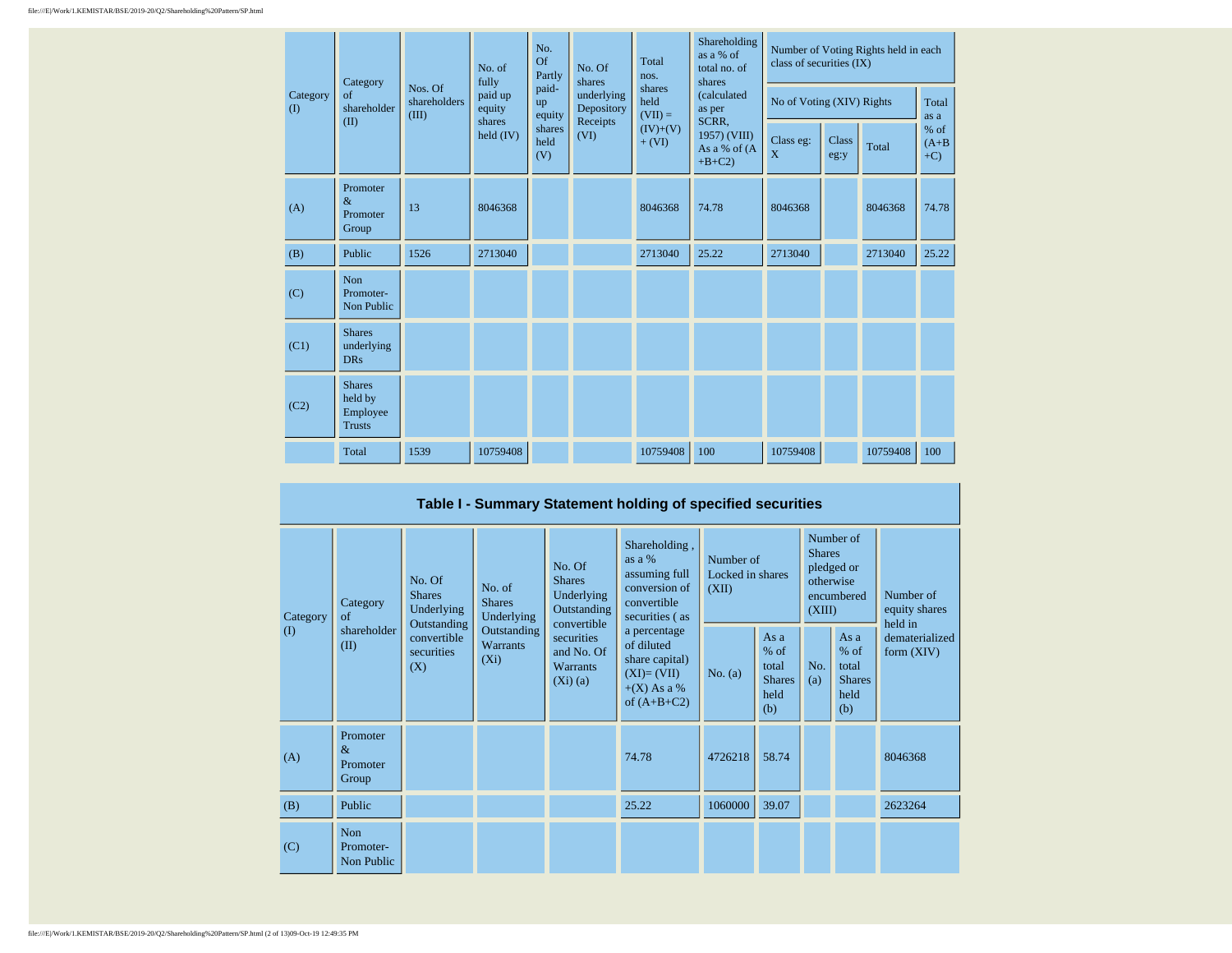| (C1) | <b>Shares</b><br>underlying<br><b>DRs</b>      |  |     |               |  |          |
|------|------------------------------------------------|--|-----|---------------|--|----------|
| (C2) | <b>Shares</b><br>held by<br>Employee<br>Trusts |  |     |               |  |          |
|      | Total                                          |  | 100 | 5786218 53.78 |  | 10669632 |

**Table II - Statement showing shareholding pattern of the Promoter and Promoter Group**

|                                                                                                | Category &                                                                                                          |                                                                                      | No. of<br>fully       | No.<br><b>Of</b><br>Partly                | No. Of<br>shares         | Total<br>nos.                                    | Shareholding<br>as a % of<br>total no. of<br>shares | class of securities (IX)  |       | Number of Voting Rights held in each |               |  |
|------------------------------------------------------------------------------------------------|---------------------------------------------------------------------------------------------------------------------|--------------------------------------------------------------------------------------|-----------------------|-------------------------------------------|--------------------------|--------------------------------------------------|-----------------------------------------------------|---------------------------|-------|--------------------------------------|---------------|--|
| Sr.                                                                                            | Name of the<br><b>Shareholders</b>                                                                                  | Nos. Of<br>shareholders<br>(III)                                                     | paid up<br>equity     | paid-<br>up<br>equity                     | underlying<br>Depository | shares<br>held<br>$(VII) =$                      | (calculated<br>as per                               | No of Voting (XIV) Rights |       |                                      | Total<br>as a |  |
|                                                                                                | $\rm(D)$                                                                                                            |                                                                                      | shares<br>held $(IV)$ | Receipts<br>shares<br>(VI)<br>held<br>(V) | $(IV)+(V)$<br>$+ (VI)$   | SCRR,<br>1957) (VIII)<br>As a % of (A<br>$+B+C2$ | Class eg:<br>X                                      | <b>Class</b><br>eg:y      | Total | % of<br>Total<br>Voting<br>rights    |               |  |
| $\mathbf{A}$                                                                                   |                                                                                                                     | Table II - Statement showing shareholding pattern of the Promoter and Promoter Group |                       |                                           |                          |                                                  |                                                     |                           |       |                                      |               |  |
| (1)                                                                                            | Indian                                                                                                              |                                                                                      |                       |                                           |                          |                                                  |                                                     |                           |       |                                      |               |  |
| (a)                                                                                            | Individuals/<br>Hindu<br>undivided<br>Family                                                                        | 13                                                                                   | 8046368               |                                           |                          | 8046368                                          | 74.78                                               | 8046368                   |       | 8046368                              | 74.78         |  |
| Sub-Total<br>(A)(1)                                                                            |                                                                                                                     | 13                                                                                   | 8046368               |                                           |                          | 8046368                                          | 74.78                                               | 8046368                   |       | 8046368                              | 74.78         |  |
| (2)                                                                                            | Foreign                                                                                                             |                                                                                      |                       |                                           |                          |                                                  |                                                     |                           |       |                                      |               |  |
| Total<br>Shareholding<br>of Promoter<br>and<br>Promoter<br>Group $(A)=$<br>$(A)(1)+(A)$<br>(2) |                                                                                                                     | 13                                                                                   | 8046368               |                                           |                          | 8046368                                          | 74.78                                               | 8046368                   |       | 8046368                              | 74.78         |  |
| $\, {\bf B}$                                                                                   |                                                                                                                     | Table III - Statement showing shareholding pattern of the Public shareholder         |                       |                                           |                          |                                                  |                                                     |                           |       |                                      |               |  |
| (1)                                                                                            | <b>Institutions</b>                                                                                                 |                                                                                      |                       |                                           |                          |                                                  |                                                     |                           |       |                                      |               |  |
| (3)                                                                                            | Non-institutions                                                                                                    |                                                                                      |                       |                                           |                          |                                                  |                                                     |                           |       |                                      |               |  |
| (a(i))                                                                                         | Individuals<br>$- i.$<br>Individual<br>shareholders<br>holding<br>nominal<br>share capital<br>up to Rs. 2<br>lakhs. | 1463                                                                                 | 427509                |                                           |                          | 427509                                           | 3.97                                                | 427509                    |       | 427509                               | 3.97          |  |

file:///E|/Work/1.KEMISTAR/BSE/2019-20/Q2/Shareholding%20Pattern/SP.html (3 of 13)09-Oct-19 12:49:35 PM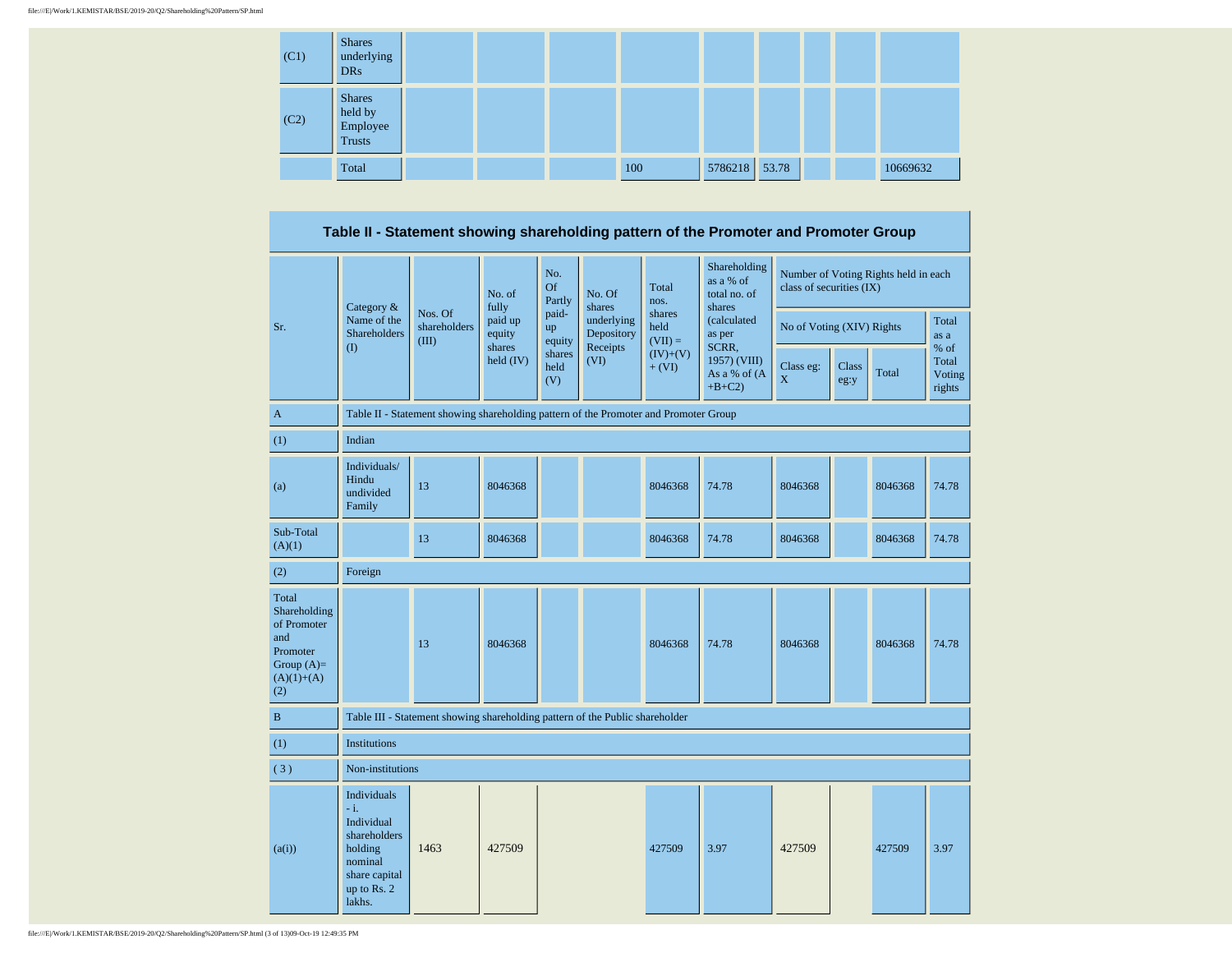| (a(ii))                                                                     | <b>Individuals</b><br>$-ii.$<br>Individual<br>shareholders<br>holding<br>nominal<br>share capital<br>in excess of<br>Rs. 2 lakhs. | 36   | 2190583  |  | 2190583  | 20.36                                                                                         | 2190583  | 2190583  | 20.36 |
|-----------------------------------------------------------------------------|-----------------------------------------------------------------------------------------------------------------------------------|------|----------|--|----------|-----------------------------------------------------------------------------------------------|----------|----------|-------|
| (e)                                                                         | Any Other<br>(specify)                                                                                                            | 27   | 94948    |  | 94948    | 0.88                                                                                          | 94948    | 94948    | 0.88  |
| Sub-Total<br>(B)(3)                                                         |                                                                                                                                   | 1526 | 2713040  |  | 2713040  | 25.22                                                                                         | 2713040  | 2713040  | 25.22 |
| <b>Total Public</b><br>Shareholding<br>$(B)=(B)(1)$<br>$+(B)(2)+(B)$<br>(3) |                                                                                                                                   | 1526 | 2713040  |  | 2713040  | 25.22                                                                                         | 2713040  | 2713040  | 25.22 |
| $\mathbf C$                                                                 |                                                                                                                                   |      |          |  |          | Table IV - Statement showing shareholding pattern of the Non Promoter- Non Public shareholder |          |          |       |
| Total $(A+B)$<br>$+C2)$                                                     |                                                                                                                                   | 1539 | 10759408 |  | 10759408 | 100                                                                                           | 10759408 | 10759408 | 100   |
| Total $(A+B)$<br>$+C$ )                                                     |                                                                                                                                   | 1539 | 10759408 |  | 10759408 | 100                                                                                           | 10759408 | 10759408 | 100   |

|                       |                                                                                                              |                            |                                                                                                                                                                     | Table II - Statement showing shareholding pattern of the Promoter and Promoter Group           |         |                                                           |            |                                                                               |                                       |
|-----------------------|--------------------------------------------------------------------------------------------------------------|----------------------------|---------------------------------------------------------------------------------------------------------------------------------------------------------------------|------------------------------------------------------------------------------------------------|---------|-----------------------------------------------------------|------------|-------------------------------------------------------------------------------|---------------------------------------|
| Sr.                   | No. Of<br>No. of<br><b>Shares</b><br><b>Shares</b><br>Underlying<br>Underlying<br>Outstanding<br>Outstanding |                            | Shareholding,<br>as $a\%$<br>No. Of<br>assuming full<br><b>Shares</b><br>conversion of<br>Underlying<br>convertible<br>Outstanding<br>securities (as<br>convertible |                                                                                                | (XII)   | Number of<br>Locked in shares                             |            | Number of<br><b>Shares</b><br>pledged or<br>otherwise<br>encumbered<br>(XIII) | Number of<br>equity shares<br>held in |
|                       | convertible<br>securities<br>(X)                                                                             | <b>Warrants</b><br>$(X_i)$ | securities<br>and No. Of<br><b>Warrants</b><br>(Xi)(a)                                                                                                              | a percentage<br>of diluted<br>share capital)<br>$(XI)=(VII)$<br>$+(X)$ As a %<br>of $(A+B+C2)$ | No. (a) | As $a$<br>$%$ of<br>total<br><b>Shares</b><br>held<br>(b) | No.<br>(a) | As $a$<br>$%$ of<br>total<br><b>Shares</b><br>held<br>(b)                     | dematerialized<br>form $(XIV)$        |
| $\overline{A}$        |                                                                                                              |                            |                                                                                                                                                                     | Table II - Statement showing shareholding pattern of the Promoter and Promoter Group           |         |                                                           |            |                                                                               |                                       |
| (1)                   | Indian                                                                                                       |                            |                                                                                                                                                                     |                                                                                                |         |                                                           |            |                                                                               |                                       |
| (a)                   |                                                                                                              |                            |                                                                                                                                                                     | 74.78                                                                                          | 4726218 | 58.74                                                     |            |                                                                               | 8046368                               |
| $Sub-Total(A)$<br>(1) | 74.78<br>4726218<br>58.74<br>8046368                                                                         |                            |                                                                                                                                                                     |                                                                                                |         |                                                           |            |                                                                               |                                       |
| (2)                   | Foreign                                                                                                      |                            |                                                                                                                                                                     |                                                                                                |         |                                                           |            |                                                                               |                                       |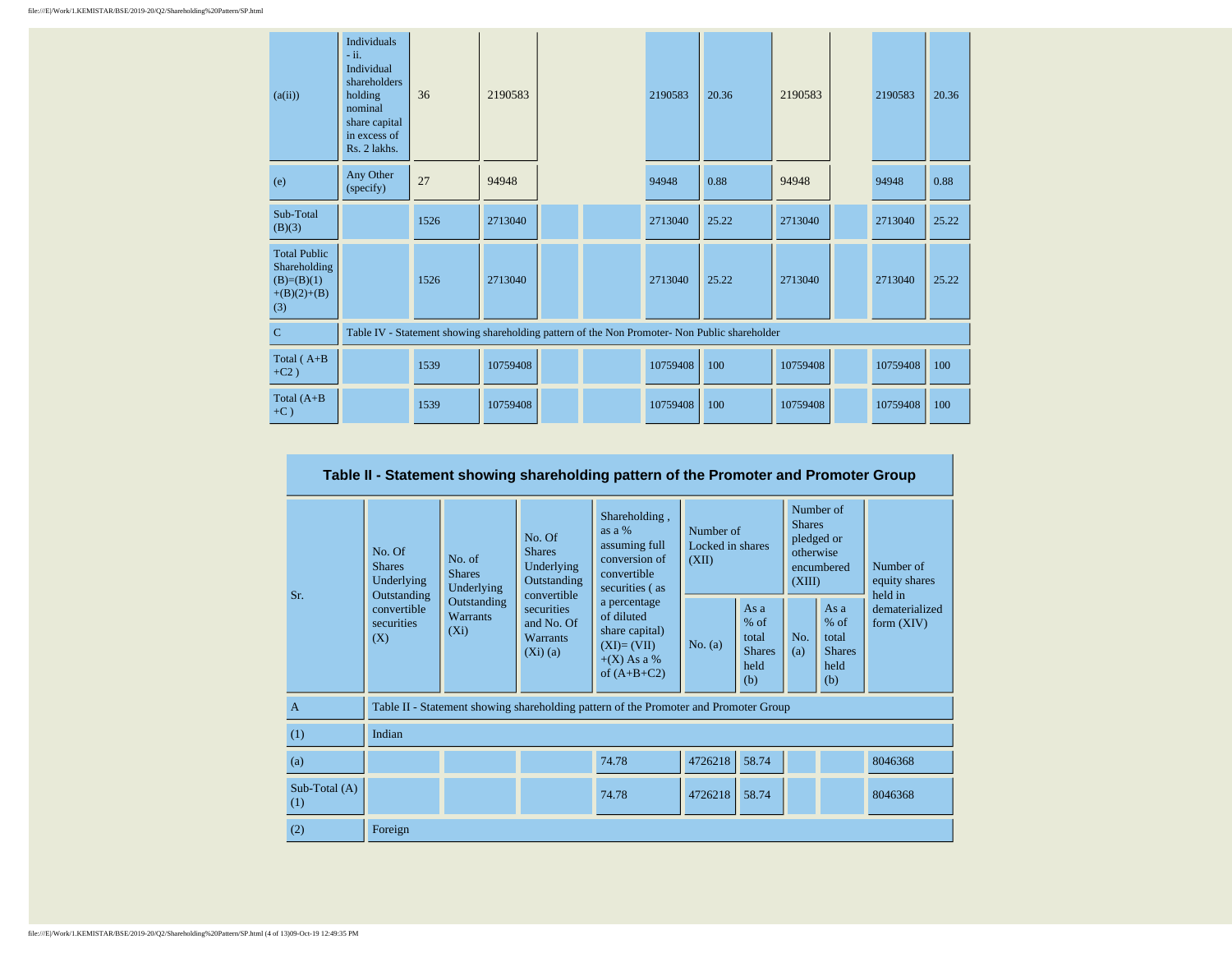| Total<br>Shareholding<br>of Promoter<br>and Promoter<br>Group $(A)=$<br>$(A)(1)+(A)$<br>(2) |                     |                                                                                               |  | 74.78                                                                        | 4726218      | 58.74        |  |  | 8046368  |  |  |  |
|---------------------------------------------------------------------------------------------|---------------------|-----------------------------------------------------------------------------------------------|--|------------------------------------------------------------------------------|--------------|--------------|--|--|----------|--|--|--|
| B                                                                                           |                     |                                                                                               |  | Table III - Statement showing shareholding pattern of the Public shareholder |              |              |  |  |          |  |  |  |
| (1)                                                                                         | <b>Institutions</b> |                                                                                               |  |                                                                              |              |              |  |  |          |  |  |  |
| (3)                                                                                         | Non-institutions    |                                                                                               |  |                                                                              |              |              |  |  |          |  |  |  |
| (a(i))                                                                                      |                     |                                                                                               |  | 3.97                                                                         | $\mathbf{0}$ | $\mathbf{0}$ |  |  | 339621   |  |  |  |
| (a(ii))                                                                                     |                     |                                                                                               |  | 20.36                                                                        | 975000       | 44.51        |  |  | 2190583  |  |  |  |
| (e)                                                                                         |                     |                                                                                               |  | 0.88                                                                         | 85000        | 89.52        |  |  | 93060    |  |  |  |
| Sub-Total (B)<br>(3)                                                                        |                     |                                                                                               |  | 25.22                                                                        | 1060000      | 39.07        |  |  | 2623264  |  |  |  |
| <b>Total Public</b><br>Shareholding<br>$(B)=(B)(1)$<br>$+(B)(2)+(B)$<br>(3)                 |                     |                                                                                               |  | 25.22                                                                        | 1060000      | 39.07        |  |  | 2623264  |  |  |  |
| $\mathbf C$                                                                                 |                     | Table IV - Statement showing shareholding pattern of the Non Promoter- Non Public shareholder |  |                                                                              |              |              |  |  |          |  |  |  |
| Total $(A+B)$<br>$+C2)$                                                                     |                     |                                                                                               |  | 100                                                                          | 5786218      | 53.78        |  |  | 10669632 |  |  |  |
| Total $(A+B)$<br>$+C$ )                                                                     |                     |                                                                                               |  | 100                                                                          | 5786218      | 53.78        |  |  | 10669632 |  |  |  |

|                                                             | Individuals/Hindu undivided Family                         |                                                            |                                      |                                                        |                                                |                                                    |                                                      |  |  |  |  |  |  |
|-------------------------------------------------------------|------------------------------------------------------------|------------------------------------------------------------|--------------------------------------|--------------------------------------------------------|------------------------------------------------|----------------------------------------------------|------------------------------------------------------|--|--|--|--|--|--|
| Searial No.                                                 |                                                            | $\overline{2}$                                             | 3                                    | $\overline{4}$                                         | 5                                              | 6                                                  | $\mathbf{r}$                                         |  |  |  |  |  |  |
| Name of the<br>Shareholders (I)                             | <b>KETANKUMAR</b><br><b>PARASHOTTAMDAS</b><br><b>PATEL</b> | <b>DIPAKKUMAR</b><br><b>PARASHOTTAMDAS</b><br><b>PATEL</b> | <b>ANILKUMAR</b><br><b>C. THAKER</b> | <b>KANANI</b><br><b>ANILKUMAR</b><br><b>DEVRAJBHAI</b> | <b>PARSHOTTAMBHAI</b><br><b>MOHANLAL PATEL</b> | <b>ANJANA</b><br><b>KETANKUMAR</b><br><b>PATEL</b> | <b>HIRALBEN</b><br><b>DIPAKKUMAR</b><br><b>PATEL</b> |  |  |  |  |  |  |
| $PAN$ (II)                                                  | AFJPP0418F                                                 | ADOPP4635M                                                 | ABNPT6366L                           | BBJPK7076D                                             | AFJPP0355B                                     | AFIPK9418H                                         | AHFPP6612D                                           |  |  |  |  |  |  |
| No. of fully paid<br>up equity shares<br>held $(IV)$        | 1113014                                                    | 18272                                                      | 3472                                 | 14400                                                  | 1833990                                        | 1364440                                            | 612000                                               |  |  |  |  |  |  |
| No. Of Partly paid-<br>up equity shares<br>$\text{held}(V)$ |                                                            |                                                            |                                      |                                                        |                                                |                                                    |                                                      |  |  |  |  |  |  |
| No. Of shares<br>underlying<br>Depository<br>Receipts (VI)  |                                                            |                                                            |                                      |                                                        |                                                |                                                    |                                                      |  |  |  |  |  |  |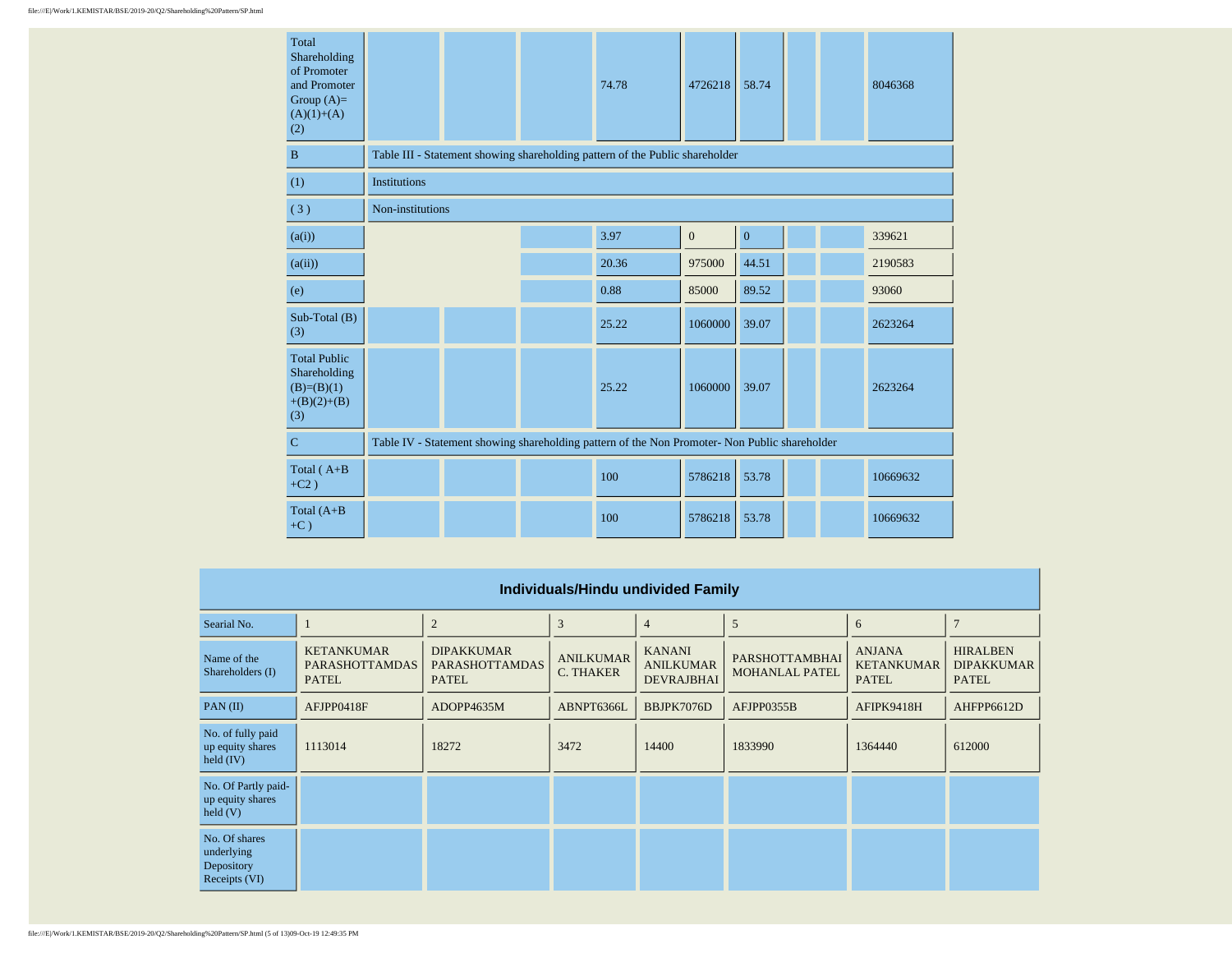| Total nos. shares<br>held $(VII) = (IV)$<br>$+(V)+(VI)$                                                                                                                                    | 1113014                                                       | 18272 | 3472             | 14400            | 1833990 | 1364440 | 612000 |
|--------------------------------------------------------------------------------------------------------------------------------------------------------------------------------------------|---------------------------------------------------------------|-------|------------------|------------------|---------|---------|--------|
| Shareholding as a<br>% of total no. of<br>shares (calculated<br>as per SCRR,<br>1957) (VIII) As a<br>% of $(A+B+C2)$                                                                       | 10.34                                                         | 0.17  | 0.03             | 0.13             | 17.05   | 12.68   | 5.69   |
|                                                                                                                                                                                            | Number of Voting Rights held in each class of securities (IX) |       |                  |                  |         |         |        |
| Class eg: $X$                                                                                                                                                                              | 1113014                                                       | 18272 | 3472             | 14400            | 1833990 | 1364440 | 612000 |
| Class eg:y                                                                                                                                                                                 |                                                               |       |                  |                  |         |         |        |
| Total                                                                                                                                                                                      | 1113014                                                       | 18272 | 3472             | 14400            | 1833990 | 1364440 | 612000 |
| Total as a % of<br><b>Total Voting rights</b>                                                                                                                                              | 10.34                                                         | 0.17  | 0.03             | 0.13             | 17.05   | 12.68   | 5.69   |
| No. Of Shares<br>Underlying<br>Outstanding<br>convertible<br>securities (X)                                                                                                                |                                                               |       |                  |                  |         |         |        |
| No. of Shares<br>Underlying<br>Outstanding<br>Warrants (Xi)                                                                                                                                |                                                               |       |                  |                  |         |         |        |
| No. Of Shares<br>Underlying<br>Outstanding<br>convertible<br>securities and No.<br>Of Warrants (Xi)<br>(a)                                                                                 |                                                               |       |                  |                  |         |         |        |
| Shareholding , as a<br>% assuming full<br>conversion of<br>convertible<br>securities (as a<br>percentage of<br>diluted share<br>capital) (XI)= (VII)<br>$+(Xi)(a)$ As a % of<br>$(A+B+C2)$ | 10.34                                                         | 0.17  | 0.03             | 0.13             | 17.05   | 12.68   | 5.69   |
| Number of Locked in shares (XII)                                                                                                                                                           |                                                               |       |                  |                  |         |         |        |
| No. $(a)$                                                                                                                                                                                  | 892066                                                        | 4664  | $\boldsymbol{0}$ | $\boldsymbol{0}$ | 1011820 | 1298500 | 174916 |
| As a % of total<br>Shares held (b)                                                                                                                                                         | 80.15                                                         | 25.53 | $\boldsymbol{0}$ | $\boldsymbol{0}$ | 55.17   | 95.17   | 28.58  |
|                                                                                                                                                                                            | Number of Shares pledged or otherwise encumbered (XIII)       |       |                  |                  |         |         |        |
| No. (a)                                                                                                                                                                                    |                                                               |       |                  |                  |         |         |        |
| As a % of total<br>Shares held (b)                                                                                                                                                         |                                                               |       |                  |                  |         |         |        |

 $\sim$ 

 $\sim$ 

 $\mathbf{r}$ 

 $\sim 10^{-1}$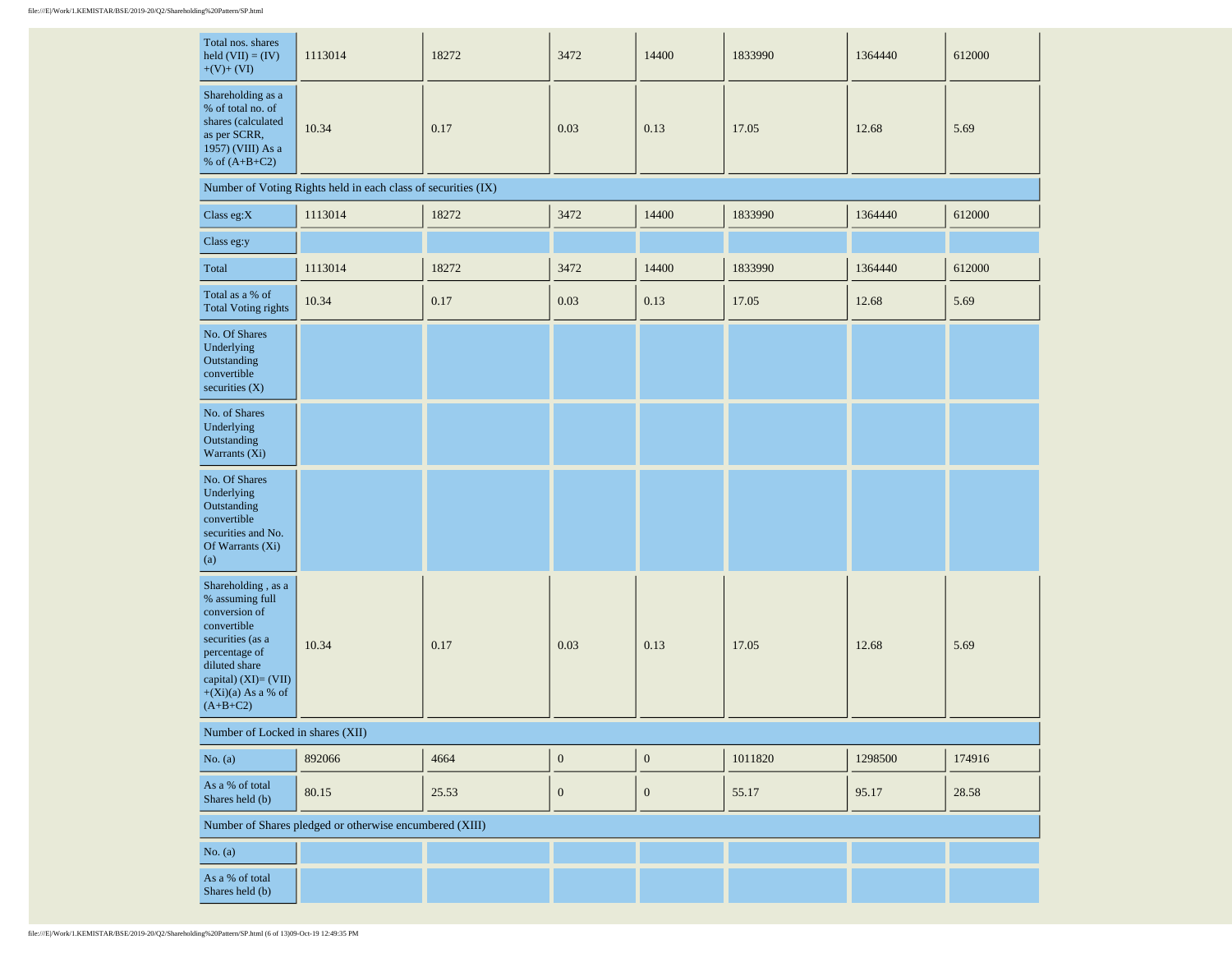## file:///E|/Work/1.KEMISTAR/BSE/2019-20/Q2/Shareholding%20Pattern/SP.html

| Number of equity<br>shares held in<br>dematerialized<br>form $(XIV)$ | 1113014  | 18272    | 3472     | 14400    | 1833990  | 1364440  | 612000   |
|----------------------------------------------------------------------|----------|----------|----------|----------|----------|----------|----------|
| Reason for not providing PAN                                         |          |          |          |          |          |          |          |
| Reason for not<br>providing PAN                                      |          |          |          |          |          |          |          |
| Shareholder type                                                     | Promoter | Promoter | Promoter | Promoter | Promoter | Promoter | Promoter |

÷.

| Individuals/Hindu undivided Family                                                                                   |                                                               |                                          |                                                        |                                                |                                                                    |                                                                                |  |  |  |  |  |
|----------------------------------------------------------------------------------------------------------------------|---------------------------------------------------------------|------------------------------------------|--------------------------------------------------------|------------------------------------------------|--------------------------------------------------------------------|--------------------------------------------------------------------------------|--|--|--|--|--|
| Searial No.                                                                                                          | 8                                                             | 9                                        | 10                                                     | 11                                             | 12                                                                 | 13                                                                             |  |  |  |  |  |
| Name of the<br>Shareholders (I)                                                                                      | <b>SHANTABEN</b><br><b>PARASHOTTAMDAS</b><br><b>PATEL</b>     | <b>SAVALIA</b><br><b>VASANTBHAI</b><br>B | <b>MATHURBHAI</b><br><b>MANJIBHAI</b><br><b>JOGANI</b> | <b>PATEL</b><br><b>PARSHOTTAMDAS</b><br>M(HUF) | <b>PATEL</b><br><b>DIPAKKUMAR</b><br><b>PARASHOTTMDAS</b><br>(HUF) | <b>PATEL</b><br><b>KETANKUMAR</b><br><b>PARASHOTTAMDAS</b><br><b>HUF Click</b> |  |  |  |  |  |
| PAN(II)                                                                                                              | AHFPP4610D                                                    | BJQPS0017K                               | ACTPP8463D                                             | AAIHP0252K                                     | AAIHP0254R                                                         | AAIHP0253J                                                                     |  |  |  |  |  |
| No. of fully paid<br>up equity shares<br>$\text{held (IV)}$                                                          | 1213800                                                       | 20040                                    | 16400<br>836400                                        |                                                | 338640                                                             | 661500                                                                         |  |  |  |  |  |
| No. Of Partly paid-<br>up equity shares<br>$\text{held}(V)$                                                          |                                                               |                                          |                                                        |                                                |                                                                    |                                                                                |  |  |  |  |  |
| No. Of shares<br>underlying<br>Depository<br>Receipts (VI)                                                           |                                                               |                                          |                                                        |                                                |                                                                    |                                                                                |  |  |  |  |  |
| Total nos, shares<br>held $(VII) = (IV)$<br>$+(V)+(VI)$                                                              | 1213800                                                       | 20040                                    | 16400                                                  | 836400                                         | 338640                                                             | 661500                                                                         |  |  |  |  |  |
| Shareholding as a<br>% of total no. of<br>shares (calculated<br>as per SCRR,<br>1957) (VIII) As a<br>% of $(A+B+C2)$ | 11.28                                                         |                                          | 0.15                                                   | 7.77                                           | 3.15                                                               | 6.15                                                                           |  |  |  |  |  |
|                                                                                                                      | Number of Voting Rights held in each class of securities (IX) |                                          |                                                        |                                                |                                                                    |                                                                                |  |  |  |  |  |
| Class eg: $X$                                                                                                        | 1213800                                                       | 20040                                    | 16400                                                  | 836400                                         | 338640                                                             | 661500                                                                         |  |  |  |  |  |
| Class eg:y                                                                                                           |                                                               |                                          |                                                        |                                                |                                                                    |                                                                                |  |  |  |  |  |
| Total                                                                                                                | 1213800                                                       | 20040                                    | 16400                                                  | 836400                                         | 338640                                                             | 661500                                                                         |  |  |  |  |  |
| Total as a % of<br><b>Total Voting rights</b>                                                                        | 11.28<br>0.19                                                 |                                          | 0.15                                                   | 7.77                                           | 3.15                                                               | 6.15                                                                           |  |  |  |  |  |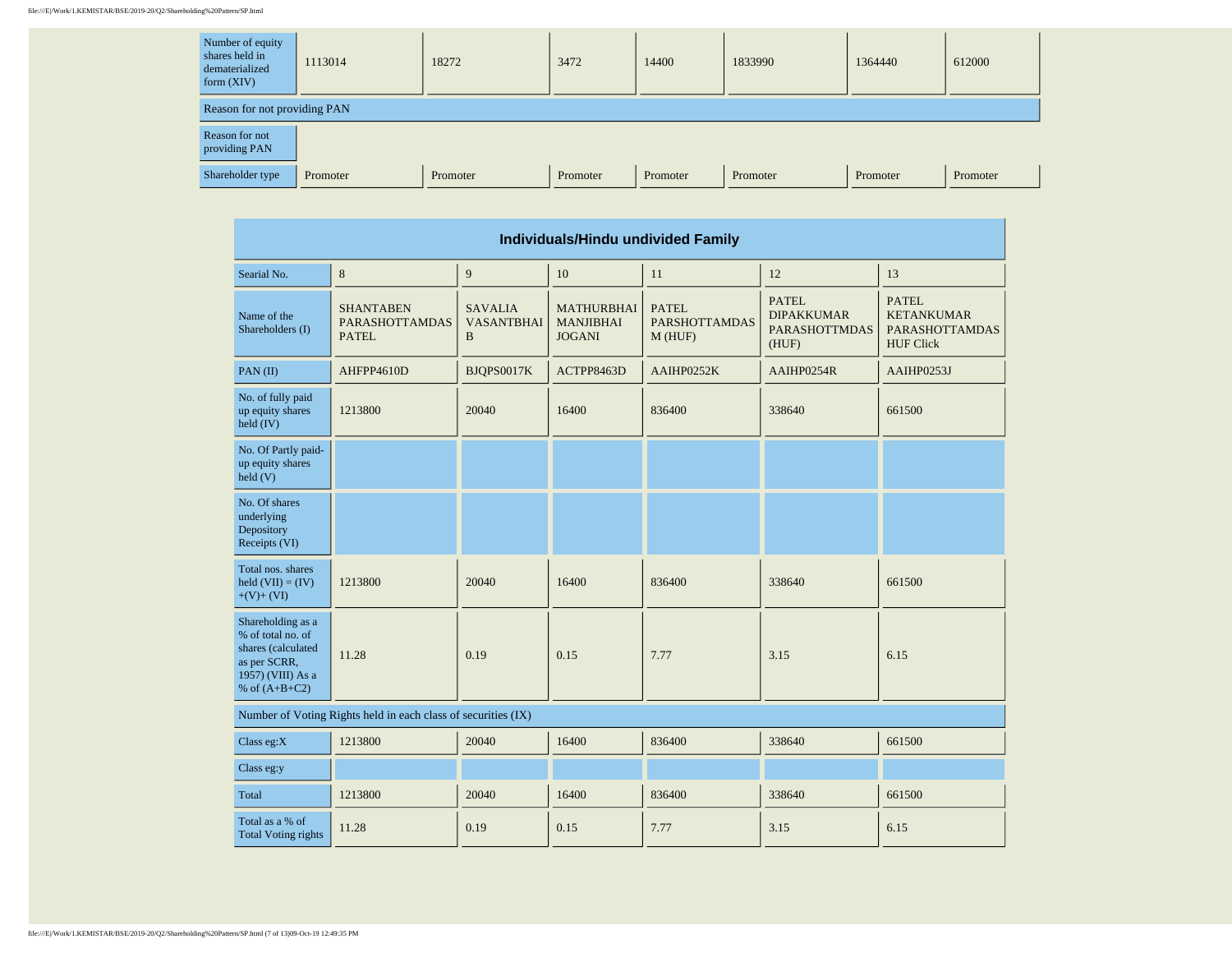| No. Of Shares<br>Underlying<br>Outstanding<br>convertible<br>securities $(X)$                                                                                                              |                                                         |                  |                  |                |                      |        |  |  |
|--------------------------------------------------------------------------------------------------------------------------------------------------------------------------------------------|---------------------------------------------------------|------------------|------------------|----------------|----------------------|--------|--|--|
| No. of Shares<br>Underlying<br>Outstanding<br>Warrants (Xi)                                                                                                                                |                                                         |                  |                  |                |                      |        |  |  |
| No. Of Shares<br>Underlying<br>Outstanding<br>convertible<br>securities and No.<br>Of Warrants (Xi)<br>(a)                                                                                 |                                                         |                  |                  |                |                      |        |  |  |
| Shareholding , as a<br>% assuming full<br>conversion of<br>convertible<br>securities (as a<br>percentage of<br>diluted share<br>capital) (XI)= (VII)<br>$+(Xi)(a)$ As a % of<br>$(A+B+C2)$ | 11.28                                                   | 0.19             | 0.15             | 7.77           | 3.15                 | 6.15   |  |  |
| Number of Locked in shares (XII)                                                                                                                                                           |                                                         |                  |                  |                |                      |        |  |  |
| No. (a)                                                                                                                                                                                    | 346915                                                  | $\mathbf{0}$     | $\boldsymbol{0}$ | 239051         | 96786                | 661500 |  |  |
| As a % of total<br>Shares held (b)                                                                                                                                                         | 28.58                                                   | $\boldsymbol{0}$ | $\boldsymbol{0}$ | 28.58<br>28.58 |                      | 100    |  |  |
|                                                                                                                                                                                            | Number of Shares pledged or otherwise encumbered (XIII) |                  |                  |                |                      |        |  |  |
| No. $(a)$                                                                                                                                                                                  |                                                         |                  |                  |                |                      |        |  |  |
| As a % of total<br>Shares held (b)                                                                                                                                                         |                                                         |                  |                  |                |                      |        |  |  |
| Number of equity<br>shares held in<br>dematerialized<br>form $(XIV)$                                                                                                                       | 1213800                                                 | 20040            | 16400            | 836400         | 338640               | 661500 |  |  |
| Reason for not providing PAN                                                                                                                                                               |                                                         |                  |                  |                |                      |        |  |  |
| Reason for not<br>providing PAN                                                                                                                                                            |                                                         |                  |                  |                |                      |        |  |  |
| Shareholder type                                                                                                                                                                           | Promoter                                                | Promoter         | Promoter         | Promoter       | Promoter<br>Promoter |        |  |  |

| Individuals/Hindu undivided Family |                       |  |  |  |  |  |  |
|------------------------------------|-----------------------|--|--|--|--|--|--|
| Searial No.                        |                       |  |  |  |  |  |  |
| Name of the<br>Shareholders (I)    | Click here to go back |  |  |  |  |  |  |

 $\overline{\phantom{a}}$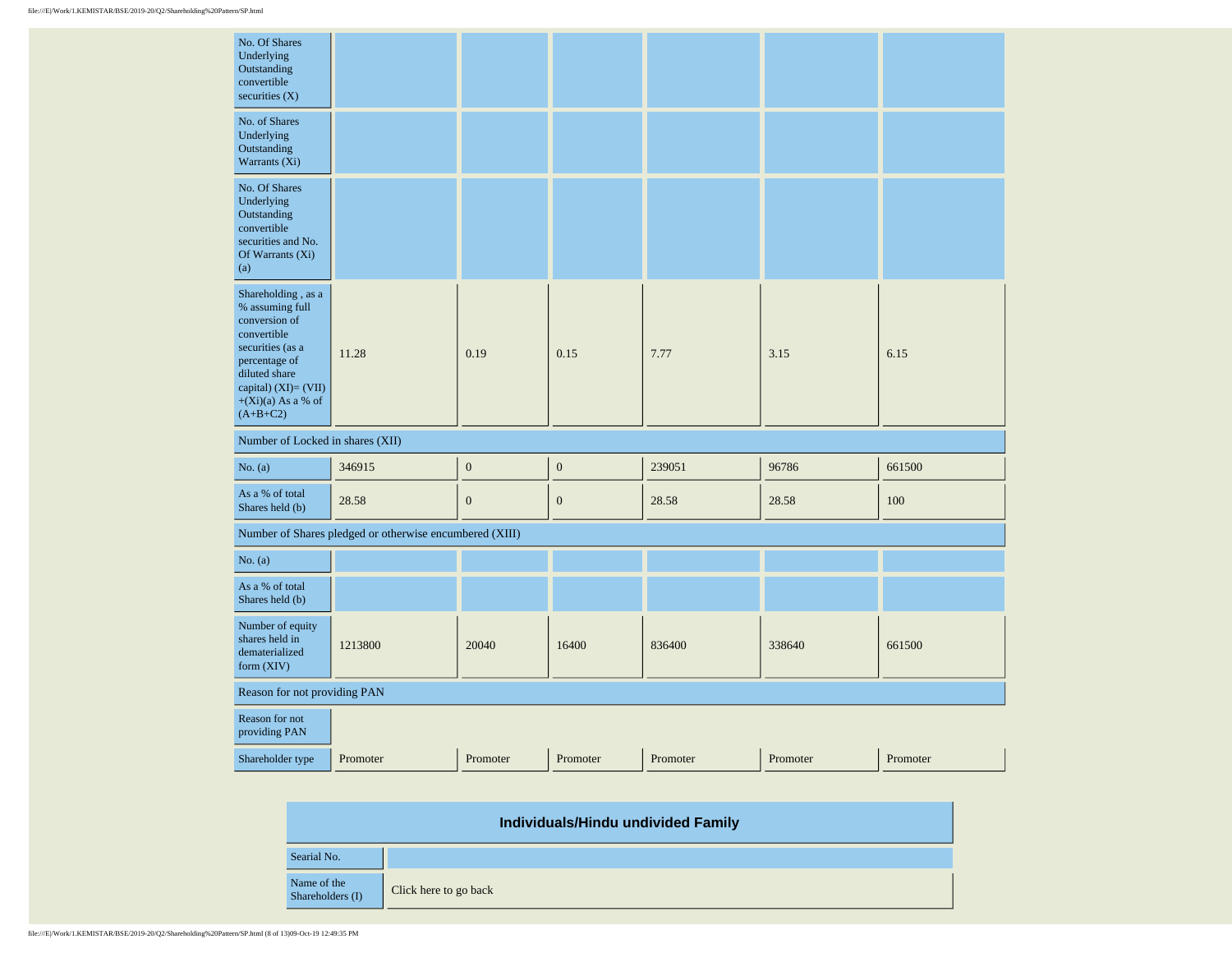| PAN(II)                                                                                                                                                                                       | Total                                                         |
|-----------------------------------------------------------------------------------------------------------------------------------------------------------------------------------------------|---------------------------------------------------------------|
| No. of fully paid<br>up equity shares<br>held (IV)                                                                                                                                            | 8046368                                                       |
| No. Of Partly paid-<br>up equity shares<br>held(V)                                                                                                                                            |                                                               |
| No. Of shares<br>underlying<br>Depository<br>Receipts (VI)                                                                                                                                    |                                                               |
| Total nos. shares<br>held $(VII) = (IV)$<br>$+(V)+(VI)$                                                                                                                                       | 8046368                                                       |
| Shareholding as a<br>% of total no. of<br>shares (calculated<br>as per SCRR,<br>1957) (VIII) As a<br>% of $(A+B+C2)$                                                                          | 74.78                                                         |
|                                                                                                                                                                                               | Number of Voting Rights held in each class of securities (IX) |
| Class eg: $X$                                                                                                                                                                                 | 8046368                                                       |
| Class eg:y                                                                                                                                                                                    |                                                               |
| Total                                                                                                                                                                                         | 8046368                                                       |
| Total as a % of<br><b>Total Voting rights</b>                                                                                                                                                 | 74.78                                                         |
| No. Of Shares<br>Underlying<br>Outstanding<br>convertible<br>securities $(X)$                                                                                                                 |                                                               |
| No. of Shares<br>Underlying<br>Outstanding<br>Warrants (Xi)                                                                                                                                   |                                                               |
| No. Of Shares<br>Underlying<br>Outstanding<br>convertible<br>securities and No.<br>Of Warrants (Xi)<br>(a)                                                                                    |                                                               |
| Shareholding , as a<br>$\%$ assuming full<br>conversion of<br>convertible<br>securities (as a<br>percentage of<br>diluted share<br>capital) (XI)= (VII)<br>$+(Xi)(a)$ As a % of<br>$(A+B+C2)$ | 74.78                                                         |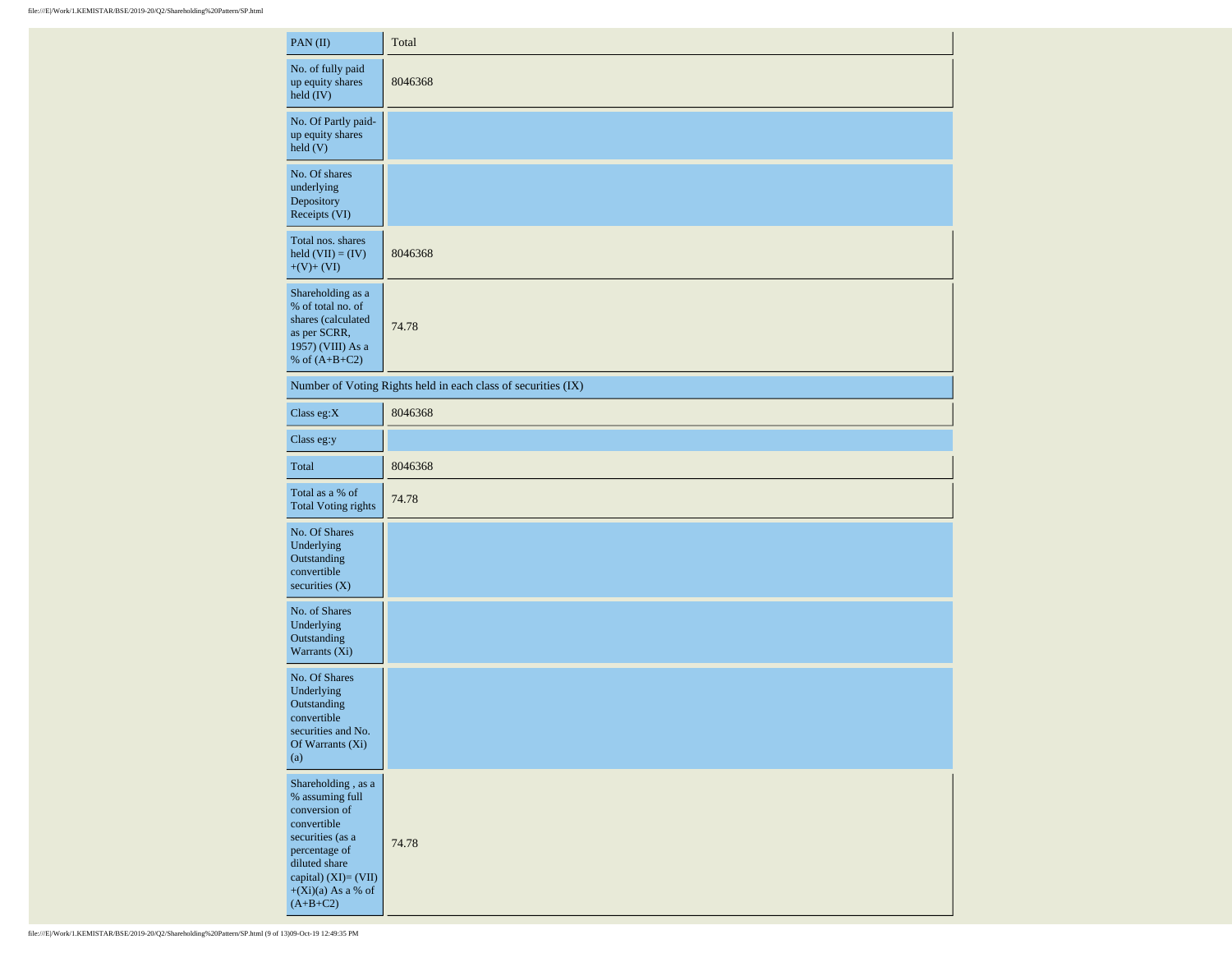|                                                                      | Number of Locked in shares (XII)                        |  |  |  |  |  |  |  |  |  |
|----------------------------------------------------------------------|---------------------------------------------------------|--|--|--|--|--|--|--|--|--|
| No. (a)                                                              | 4726218                                                 |  |  |  |  |  |  |  |  |  |
| As a % of total<br>Shares held (b)                                   | 58.74                                                   |  |  |  |  |  |  |  |  |  |
|                                                                      | Number of Shares pledged or otherwise encumbered (XIII) |  |  |  |  |  |  |  |  |  |
| No. (a)                                                              |                                                         |  |  |  |  |  |  |  |  |  |
| As a % of total<br>Shares held (b)                                   |                                                         |  |  |  |  |  |  |  |  |  |
| Number of equity<br>shares held in<br>dematerialized<br>form $(XIV)$ | 8046368                                                 |  |  |  |  |  |  |  |  |  |
| Reason for not providing PAN                                         |                                                         |  |  |  |  |  |  |  |  |  |
| Reason for not<br>providing PAN                                      |                                                         |  |  |  |  |  |  |  |  |  |
| Shareholder type                                                     |                                                         |  |  |  |  |  |  |  |  |  |

| Individuals - ii. Individual shareholders holding nominal share capital in excess of Rs. 2 lakhs.                    |                                                               |                       |  |  |  |  |  |  |  |  |
|----------------------------------------------------------------------------------------------------------------------|---------------------------------------------------------------|-----------------------|--|--|--|--|--|--|--|--|
| Searial No.                                                                                                          | 1                                                             |                       |  |  |  |  |  |  |  |  |
| Name of the<br>Shareholders (I)                                                                                      | KIRIT JIVRAJBHAI PATEL                                        | Click here to go back |  |  |  |  |  |  |  |  |
| PAN(II)                                                                                                              | AGQPP0903M                                                    | Total                 |  |  |  |  |  |  |  |  |
| No. of fully paid<br>up equity shares<br>held (IV)                                                                   | 145000                                                        | 145000                |  |  |  |  |  |  |  |  |
| No. Of Partly paid-<br>up equity shares<br>$\text{held}$ (V)                                                         |                                                               |                       |  |  |  |  |  |  |  |  |
| No. Of shares<br>underlying<br>Depository<br>Receipts (VI)                                                           |                                                               |                       |  |  |  |  |  |  |  |  |
| Total nos. shares<br>held $(VII) = (IV)$<br>$+(V)+(VI)$                                                              | 145000                                                        | 145000                |  |  |  |  |  |  |  |  |
| Shareholding as a<br>% of total no. of<br>shares (calculated<br>as per SCRR,<br>1957) (VIII) As a<br>% of $(A+B+C2)$ | 1.35                                                          | 1.35                  |  |  |  |  |  |  |  |  |
|                                                                                                                      | Number of Voting Rights held in each class of securities (IX) |                       |  |  |  |  |  |  |  |  |
| Class eg: X                                                                                                          | 145000                                                        | 145000                |  |  |  |  |  |  |  |  |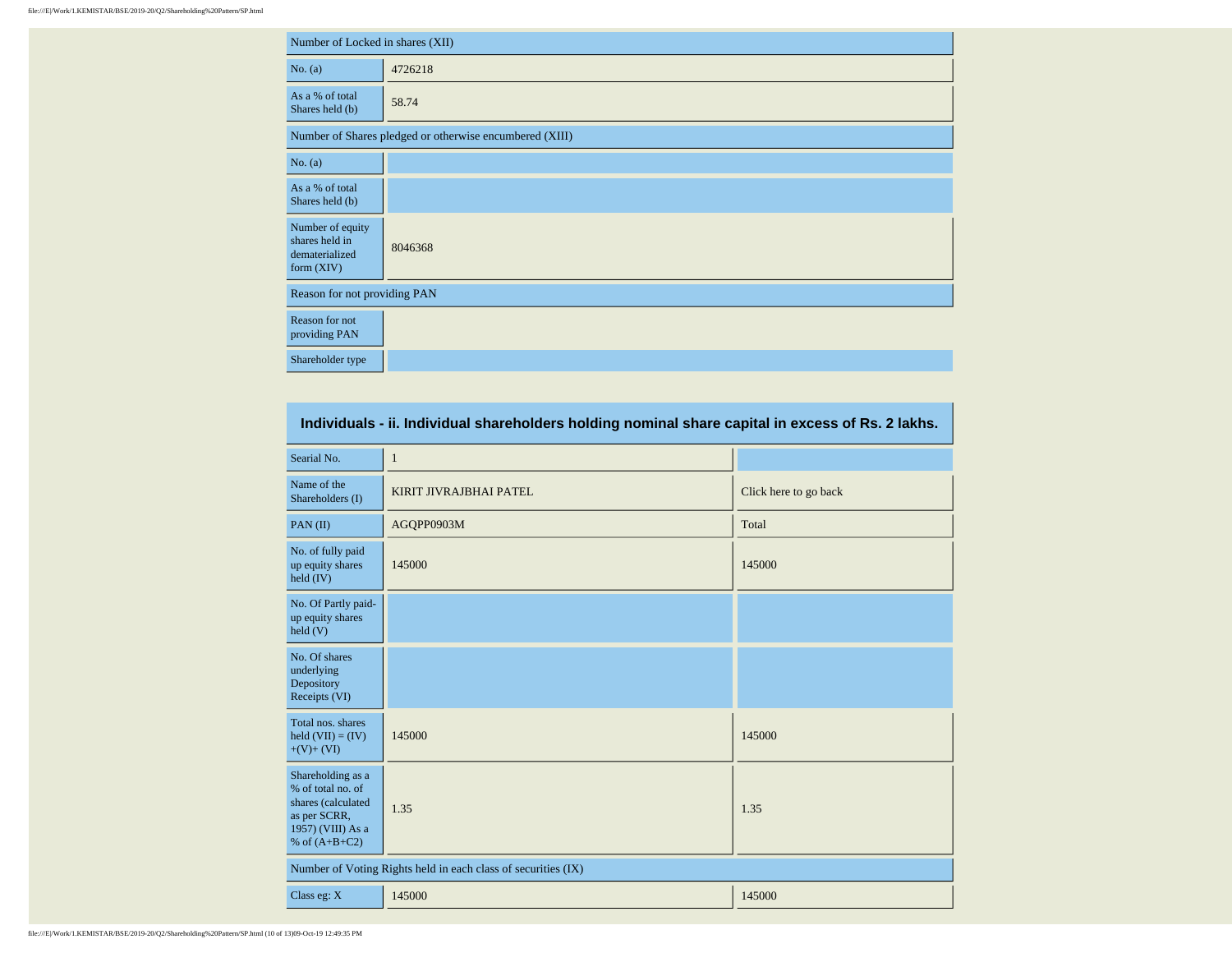## file:///E|/Work/1.KEMISTAR/BSE/2019-20/Q2/Shareholding%20Pattern/SP.html

| Class eg:y                                                                                                                                                                                  |        |        |  |  |  |  |  |  |  |
|---------------------------------------------------------------------------------------------------------------------------------------------------------------------------------------------|--------|--------|--|--|--|--|--|--|--|
| Total                                                                                                                                                                                       | 145000 | 145000 |  |  |  |  |  |  |  |
| Total as a % of<br><b>Total Voting rights</b>                                                                                                                                               | 1.35   | 1.35   |  |  |  |  |  |  |  |
| No. Of Shares<br>Underlying<br>Outstanding<br>convertible<br>securities $(X)$                                                                                                               |        |        |  |  |  |  |  |  |  |
| No. of Shares<br>Underlying<br>Outstanding<br>Warrants (Xi)                                                                                                                                 |        |        |  |  |  |  |  |  |  |
| No. Of Shares<br>Underlying<br>Outstanding<br>convertible<br>securities and No.<br>Of Warrants (Xi)<br>(a)                                                                                  |        |        |  |  |  |  |  |  |  |
| Shareholding, as a<br>% assuming full<br>conversion of<br>convertible<br>securities (as a<br>percentage of<br>diluted share<br>capital) $(XI) = (VII)$<br>$+(X)$ As a % of $(A)$<br>$+B+C2$ | 1.35   | 1.35   |  |  |  |  |  |  |  |
| Number of Locked in shares (XII)                                                                                                                                                            |        |        |  |  |  |  |  |  |  |
| No. (a)                                                                                                                                                                                     | 85000  | 85000  |  |  |  |  |  |  |  |
| As a % of total<br>Shares held (b)                                                                                                                                                          | 58.62  | 58.62  |  |  |  |  |  |  |  |
| Number of equity<br>shares held in<br>dematerialized<br>form (XIV)                                                                                                                          | 145000 | 145000 |  |  |  |  |  |  |  |
| Reason for not providing PAN                                                                                                                                                                |        |        |  |  |  |  |  |  |  |
|                                                                                                                                                                                             |        |        |  |  |  |  |  |  |  |

Reason for not providing PAN

| Any Other (specify)                  |            |                         |                         |  |  |  |  |  |  |  |
|--------------------------------------|------------|-------------------------|-------------------------|--|--|--|--|--|--|--|
| Searial No.                          |            |                         |                         |  |  |  |  |  |  |  |
| Category                             | <b>HUF</b> | <b>Clearing Members</b> | <b>Bodies Corporate</b> |  |  |  |  |  |  |  |
| Category / More<br>than 1 percentage | Category   | Category                | Category                |  |  |  |  |  |  |  |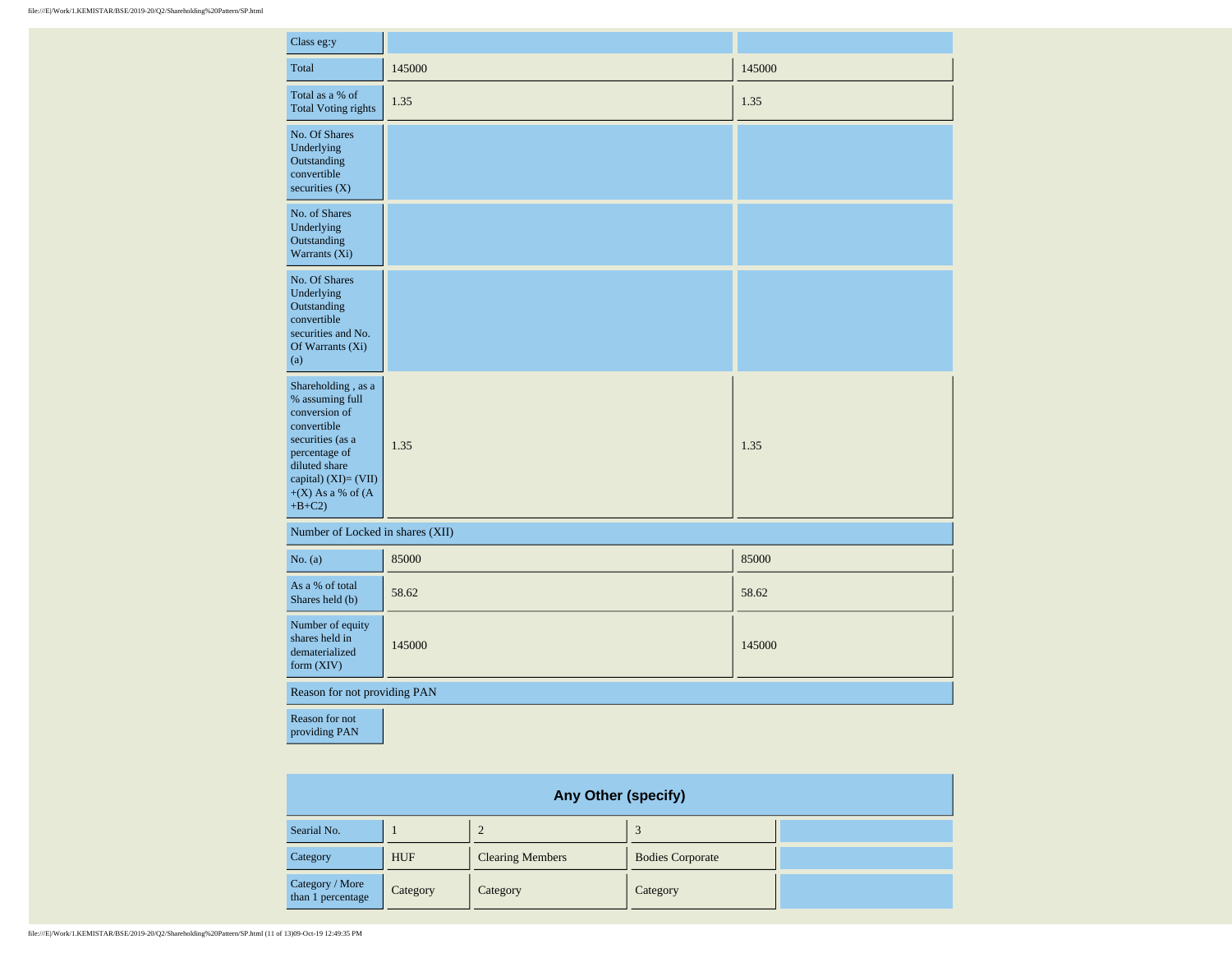| Name of the<br>Shareholders (I)                                                                                      |            |                                                               |      | Click here to go back |  |  |
|----------------------------------------------------------------------------------------------------------------------|------------|---------------------------------------------------------------|------|-----------------------|--|--|
| PAN(II)                                                                                                              |            |                                                               |      | Total                 |  |  |
| No. of the<br>Shareholders (I)                                                                                       | $\sqrt{5}$ | $\sqrt{2}$                                                    | 20   | 27                    |  |  |
| No. of fully paid<br>up equity shares<br>held (IV)                                                                   | 87425      | 1040                                                          | 6483 | 94948                 |  |  |
| No. Of Partly paid-<br>up equity shares<br>$\text{held}$ (V)                                                         |            |                                                               |      |                       |  |  |
| No. Of shares<br>underlying<br>Depository<br>Receipts (VI)                                                           |            |                                                               |      |                       |  |  |
| Total nos. shares<br>held $(VII) = (IV)$<br>$+(V)+(VI)$                                                              | 87425      | 1040                                                          | 6483 | 94948                 |  |  |
| Shareholding as a<br>% of total no. of<br>shares (calculated<br>as per SCRR,<br>1957) (VIII) As a<br>% of $(A+B+C2)$ | 0.81       | 0.01                                                          | 0.06 | 0.88                  |  |  |
|                                                                                                                      |            | Number of Voting Rights held in each class of securities (IX) |      |                       |  |  |
| Class eg: X                                                                                                          | 87425      | 1040                                                          | 6483 | 94948                 |  |  |
| Class eg:y                                                                                                           |            |                                                               |      |                       |  |  |
| Total                                                                                                                | 87425      | 1040                                                          | 6483 | 94948                 |  |  |
| Total as a % of<br><b>Total Voting rights</b>                                                                        | 0.81       | 0.01                                                          | 0.06 | 0.88                  |  |  |
| No. Of Shares<br>Underlying<br>Outstanding<br>convertible<br>securities (X)                                          |            |                                                               |      |                       |  |  |
| No. of Shares<br>Underlying<br>Outstanding<br>Warrants $(X_1)$                                                       |            |                                                               |      |                       |  |  |
| No. Of Shares<br>Underlying<br>Outstanding<br>convertible<br>securities and No.<br>Of Warrants (Xi)<br>(a)           |            |                                                               |      |                       |  |  |